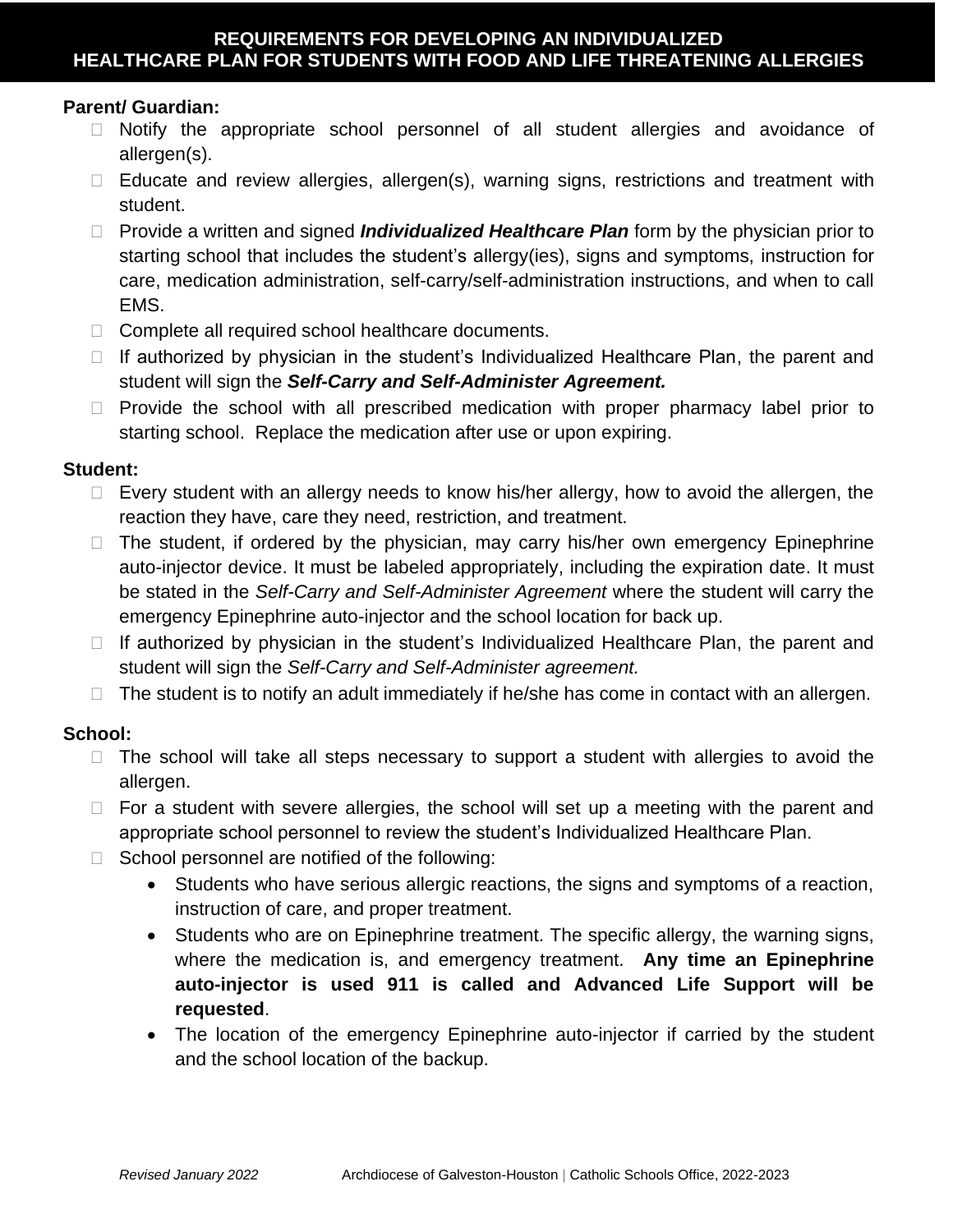## **INDIVIDUALIZED HEALTH CARE PLAN FOR STUDENTS WITH FOOD & LIFE-THREATENING ALLERGIES 2022-2023 SCHOOL YEAR**

| To be completed by the Parent:                                                                    |  |  |
|---------------------------------------------------------------------------------------------------|--|--|
|                                                                                                   |  |  |
| Allergies to:                                                                                     |  |  |
| Student needs to avoid:                                                                           |  |  |
| Reaction(s) student has:                                                                          |  |  |
| Self-Carry permission from physician: $\Box$ NO $\Box$ YES *                                      |  |  |
| *If YES, parent will complete Self-Carry and Self-Administer Epinephrine Auto-Injector agreement. |  |  |

**EMERGENCY CONTACTS OTHER EMERGENCY CONTACTS** PARENT/GUARDIAN: University of the set of the set of the set of the set of the set of the set of the set of the set of the set of the set of the set of the set of the set of the set of the set of the set of the set of the PHONE:\_\_\_\_\_\_\_\_\_\_\_\_\_\_\_\_\_\_\_\_\_\_\_\_\_\_\_\_\_\_\_\_\_\_\_\_\_\_\_\_\_\_\_ DOCTOR: \_\_\_\_\_\_\_\_\_\_\_\_\_\_\_\_\_\_\_\_\_\_\_\_\_\_\_\_\_\_\_\_\_\_\_\_\_\_\_\_\_ PHONE: NAME: PHONE: NAME: PHONE:\_\_\_\_\_\_\_\_\_\_\_\_\_\_\_\_\_\_\_\_\_\_\_\_\_\_\_\_\_\_\_\_\_\_\_\_\_\_\_\_\_\_

\_\_\_\_\_\_\_\_\_\_\_\_\_\_\_\_\_\_\_\_\_\_\_\_\_\_\_\_\_\_\_ (Student Name) has severe allergies as mentioned above and in the Individualized Health Care Plan from the physician. I have provided to the school the physician's medication permission and instructions. I am requesting these instructions be carried out by the school. I have instructed my child about his/her allergy and how to avoid exposure to the allergen, care to take if exposure occurs and to tell an adult immediately if they have come in contact with the allergen or are having a reaction. I will provide the medication with a proper pharmacy label and be aware of the expiration date to replace the medication. I hereby request the medication specified by the physician be given to the above named student, and it may be administered by medical or non-medical personnel. I understand 911 is called with the use of Epinephrine.

Such agreement by the school is adequate consideration of my agreements contained herein. In consideration for the school agreeing to allow the medication to be given to the student as requested herein, I agree to indemnify and hold harmless the Archdiocese of Galveston-Houston, its servants, agents, any employees, including, but not limited to the parish, the school, the principal, and the individuals giving the medication, of and from any and all claims, demands, or causes of action arising out of or in any way connected with the giving of the medication or failing to give the medication to the student. Further, for said consideration, I, on behalf of myself and the other parent of the student, hereby release and waive any and all claims, demands, or causes of action against the Archdiocese of Galveston-Houston, its agents, servants, or employees, including, but not limited to the parish, the school, the principal, and the individual giving or failing to give the medication. It is mutually understood that the Archdiocese and its employees and affiliates are immune, pursuant to Tex. Educ. Code §38.215, from suit resulting from any act or failure to act concerning the administration of epinephrine medication under the individualized health care plan for food and life threatening allergies. Nothing within this Agreement shall be interpreted to waive this immunity.

|                                               | Date: $\qquad \qquad$                                                                                                  |
|-----------------------------------------------|------------------------------------------------------------------------------------------------------------------------|
| To be completed by School:                    | <u> 1989 - Andrea Santa Galileo, ann an t-Ann an t-Ann an t-Ann an t-Ann an t-Ann an t-Ann an t-Ann an t-Ann an t-</u> |
|                                               | Date: $\frac{1}{\sqrt{1-\frac{1}{2}} \cdot \frac{1}{2}}$                                                               |
|                                               |                                                                                                                        |
| Before & After Program Coordinator Signature: |                                                                                                                        |
| (If applicable)                               | Date: $\qquad \qquad$                                                                                                  |

 $\triangleright$  School staff may be notified of the student's health condition and the treatment plan in case of an emergency.

*Revised January 2022* Archdiocese of Galveston-Houston | Catholic Schools Office, 2022-2023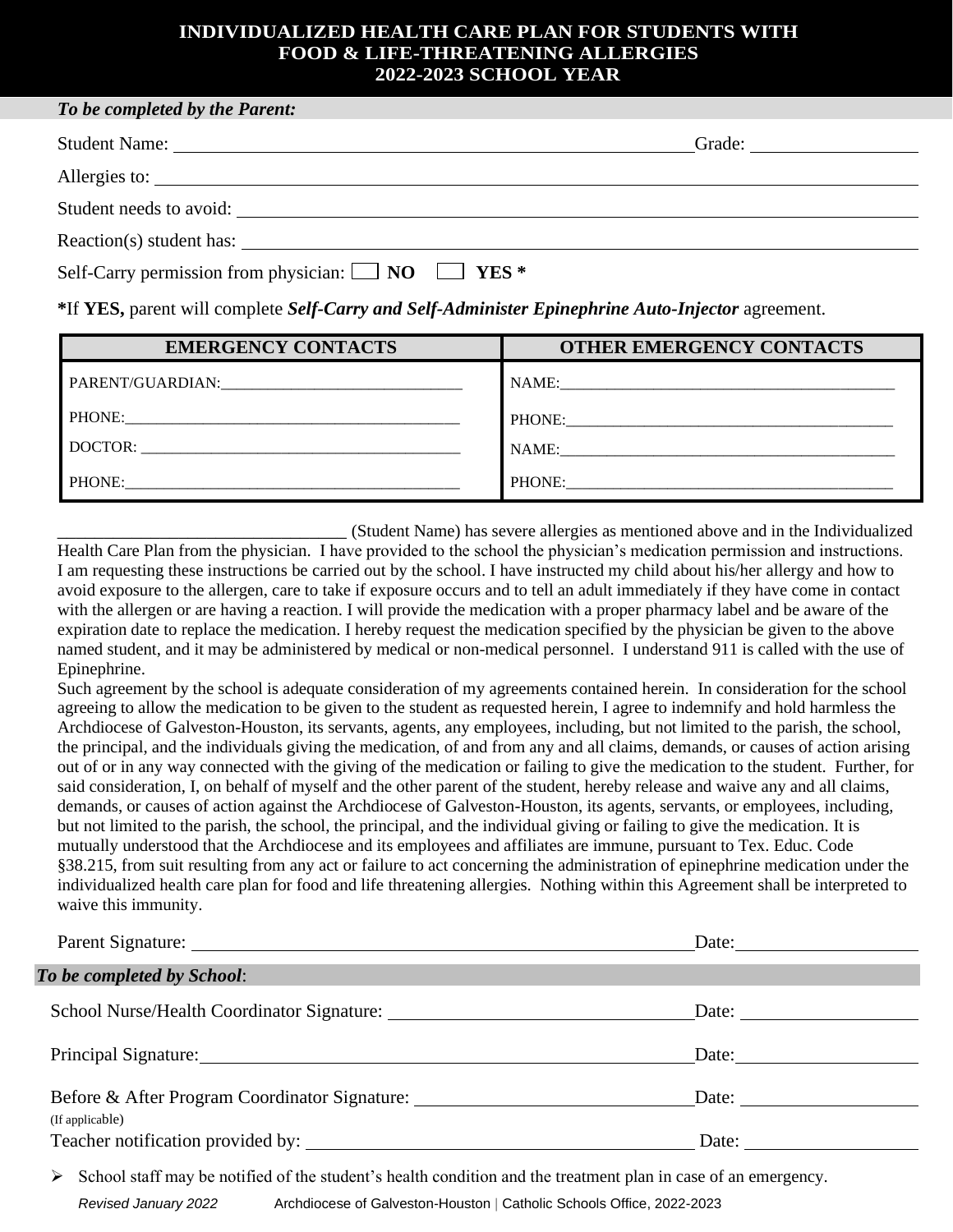## **INDIVIDUALIZED HEALTH CARE PLAN FOR STUDENTS WITH FOOD & LIFE-THREATENING ALLERGIES 2022-2023 SCHOOL YEAR**

| To be completed by the Physician:                                                                                                    |                                                                                                                     |  |  |
|--------------------------------------------------------------------------------------------------------------------------------------|---------------------------------------------------------------------------------------------------------------------|--|--|
|                                                                                                                                      | D.O.B.:                                                                                                             |  |  |
|                                                                                                                                      |                                                                                                                     |  |  |
| N <sub>O</sub>                                                                                                                       |                                                                                                                     |  |  |
| NOTE: Treat the person before calling emergency contacts. The first sign of a reaction can be mild, but symptoms can worsen quickly. |                                                                                                                     |  |  |
| Extremely reactive to the following allergens:                                                                                       |                                                                                                                     |  |  |
| THEREFORE:<br>If checked, give Epinephrine immediately if the allergen was LIKELY eaten, for ANY symptoms.                           |                                                                                                                     |  |  |
|                                                                                                                                      |                                                                                                                     |  |  |
| If checked, give Epinephrine immediately if the allergen was DEFINITELY eaten, even if no symptoms are apparent.                     |                                                                                                                     |  |  |
|                                                                                                                                      | <b>MILD SYMPTOMS</b>                                                                                                |  |  |
| <b>SEVERE SYMPTOMS</b>                                                                                                               | FOR MILD SYMPTOMS FROM A SINGLE SYSTEM                                                                              |  |  |
| FOR ANY OF THE FOLLOWING FOLLOW DIRECTIONS BELOW                                                                                     | AREA, FOLLOW THE DIRECTIONS BELOW                                                                                   |  |  |
|                                                                                                                                      |                                                                                                                     |  |  |
|                                                                                                                                      |                                                                                                                     |  |  |
| <b>MOUTH</b><br><b>LUNG</b><br><b>THROAT</b><br><b>HEART</b>                                                                         | <b>NOSE</b><br><b>MOUTH</b><br><b>SKIN</b><br><b>GUT</b>                                                            |  |  |
| Tight or hoarse<br>Shortness of<br>Pale or bluish<br>Significant<br>swelling of<br>skin, faintness,<br>throat, trouble<br>breath,    | Mild<br>Itchy Runny<br>A few hive:<br>Itchy mouth                                                                   |  |  |
| breathing or<br>weak pulse,<br>the tongue<br>wheezing,                                                                               | nose<br>Mild itch<br>nausea or<br>Sneezing<br>discomfort                                                            |  |  |
| repetitive<br>swallowing<br>dizziness<br>or lips<br>cough                                                                            | 1. Antihistamines may be given, if ordered by a                                                                     |  |  |
|                                                                                                                                      | healthcare provider.                                                                                                |  |  |
| OR A                                                                                                                                 | 2. Stay with the person; <b>ALERT</b> Emergency<br>Contacts.                                                        |  |  |
| <b>COMBINATION</b>                                                                                                                   | 3. Watch closely for changes. If symptoms                                                                           |  |  |
| <b>OTHER</b><br><b>GUT</b><br><b>SKIN</b><br>of symptoms                                                                             | worsen, give EPINEPHRINE.                                                                                           |  |  |
| Repetitive<br>Feeling something<br>Many hives<br>from different<br>bad is about to<br>vomiting, severe<br>over body,                 | <b>MEDICATIONS/DOSES</b>                                                                                            |  |  |
| body areas.<br>happen, anxiety,<br>diarrhea<br>widespread<br>confusion<br>radnass                                                    |                                                                                                                     |  |  |
| <b>INJECT EPINEPHRINE IMMEDIATELY</b>                                                                                                | $\blacksquare$                                                                                                      |  |  |
| 2. <b>CALL 911.</b> Tell emergency dispatcher the person is                                                                          | $0.3$ mg IM<br>Epinephrine Dose:<br>$0.15$ mg IM                                                                    |  |  |
| having anaphylaxis and may need epinephrine when                                                                                     | Antihistamine Brand or Generic:                                                                                     |  |  |
| emergency responders arrive.                                                                                                         |                                                                                                                     |  |  |
| 3. Consider giving additional medications following<br>epinephrine:                                                                  |                                                                                                                     |  |  |
| Antihistamine                                                                                                                        |                                                                                                                     |  |  |
| Inhaler (bronchodilator) if wheezing                                                                                                 | Other (inhaler-bronchodilator if wheezing):                                                                         |  |  |
| 4. Lay the person flat, raise legs and keep warm. If breathing is<br>difficult or they are vomiting, let them sit up or lie on their | May Self-Carry Epinephrine:<br>N <sub>O</sub><br><b>YES</b>                                                         |  |  |
| side.                                                                                                                                |                                                                                                                     |  |  |
| 5. If symptoms do not improve, or symptoms return, more                                                                              | May Self-Administer:<br><b>YES</b><br>N <sub>O</sub>                                                                |  |  |
| doses of epinephrine can be given about 5 minutes or more<br>after the last dose.                                                    | Physician initial: ____________ The above student has<br>demonstrated the proper use of his/her Epinephrine. I have |  |  |
| 6. Alert Emergency Contacts.                                                                                                         | instructed the student in the correct and responsible use and                                                       |  |  |
| 7. Transport patient to ER, even if symptoms resolve                                                                                 | confirm that the student is capable of carrying and                                                                 |  |  |
|                                                                                                                                      | administering the prescribed Epinephrine.                                                                           |  |  |

PHYSICIAN SIGNATURE **PRINT PHONE NO.** DATE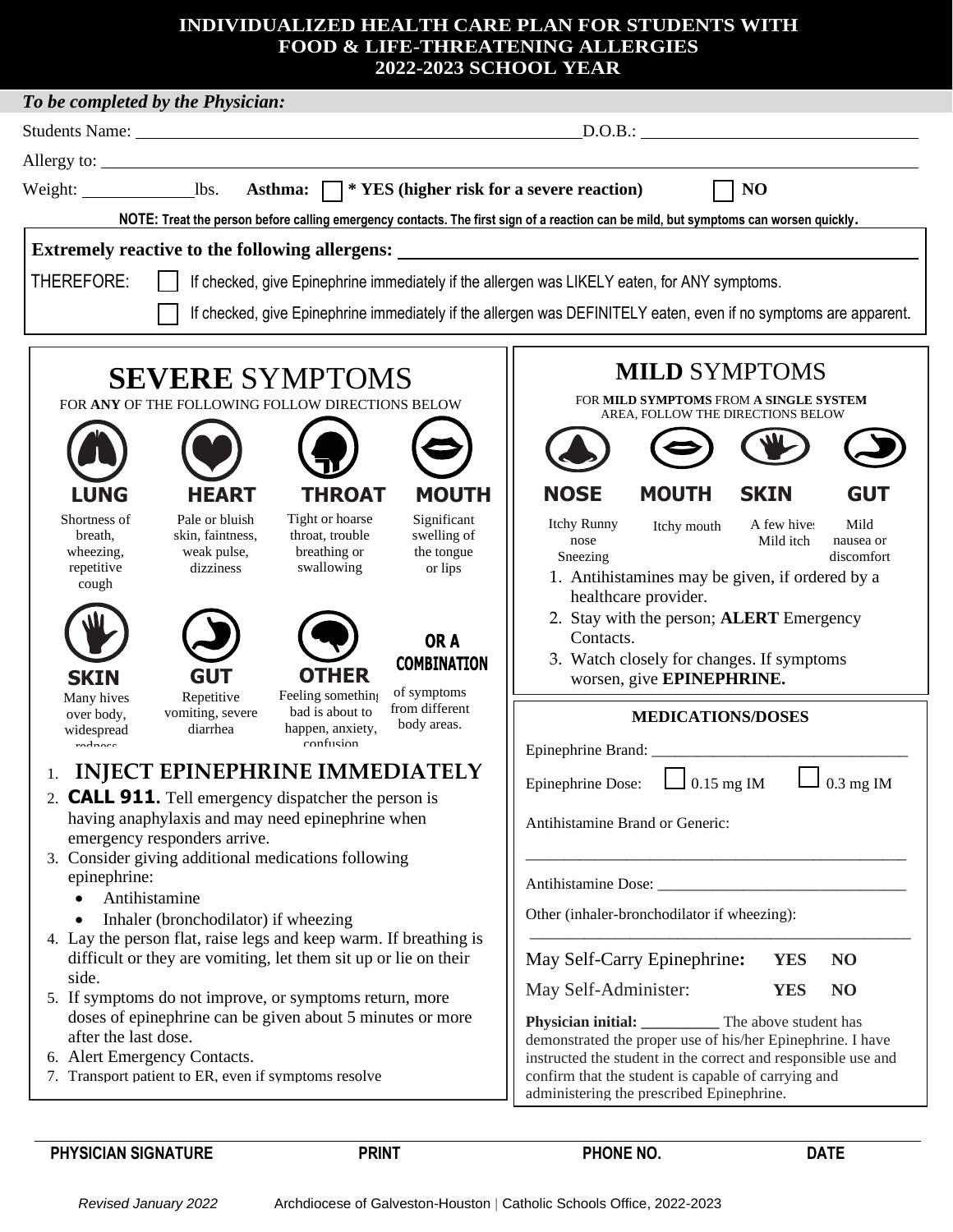# **EPIPEN® AND EPIPEN JR® (EPINEPHRINE) Directions: Auvi-Q (EPINEPHRINE) Directions:** EPIPEN 2-PAK® EPIPENJr 2-PAK® ·)Auvi-Q epinephrine injection, USP (Epinephrine) Auto-Injectors 0.3/0.15mg 0.15 mg/0.3 mg auto-injectors 1. Remove Auto-Injector from the clear carrier tube. 1. Remove the outer case of AUVI-Q. This will activate the voice instructions. 2. Pull off blue safety release by pulling straight up. 2. Pull off RED safety guard. DRY28W BRNE28W 3. Hold orange tip near outer thigh (always apply to thigh) 3. Place black end against outer thigh, press firmly and hold for 5 seconds.  $\blacksquare$ 4. Swing and firmly push orange tip against outer thigh. Hold on thigh firmly for approximately 3 seconds. (Count slowly 1, 2, and 3). 4. **Call 911** 5. Remove and massage the injection area for 10 seconds. 6. **Call 911** and get emergency medical help right away. **Adrenaclick (EPINEPHRINE) Directions: ADMINISTRATIONANDSAFETYINFORMATIONFORALL AUTO-INJECTORS: ADRENACLICK®** 1. Do not put your thumb, fingers or hand over the tip of the 1. Remove GREY caps labeled "1" and "2" auto-injector or inject into any body part other than midouter thigh. 2. If administering to a young child, hold their leg firmly in place before and during injection to prevent injuries. 2. Place RED rounded tip against outer thigh, 3. Epinephrine can be injected through clothing if needed. press down hard until needle penetrates. Hold for 10 seconds then remove. 4. **Call 911** immediately after injection 3. **Call 911**

Source: Food Allergy Research & Education (FARE) (WWW.FOODALLERGY.ORG) 5/2014